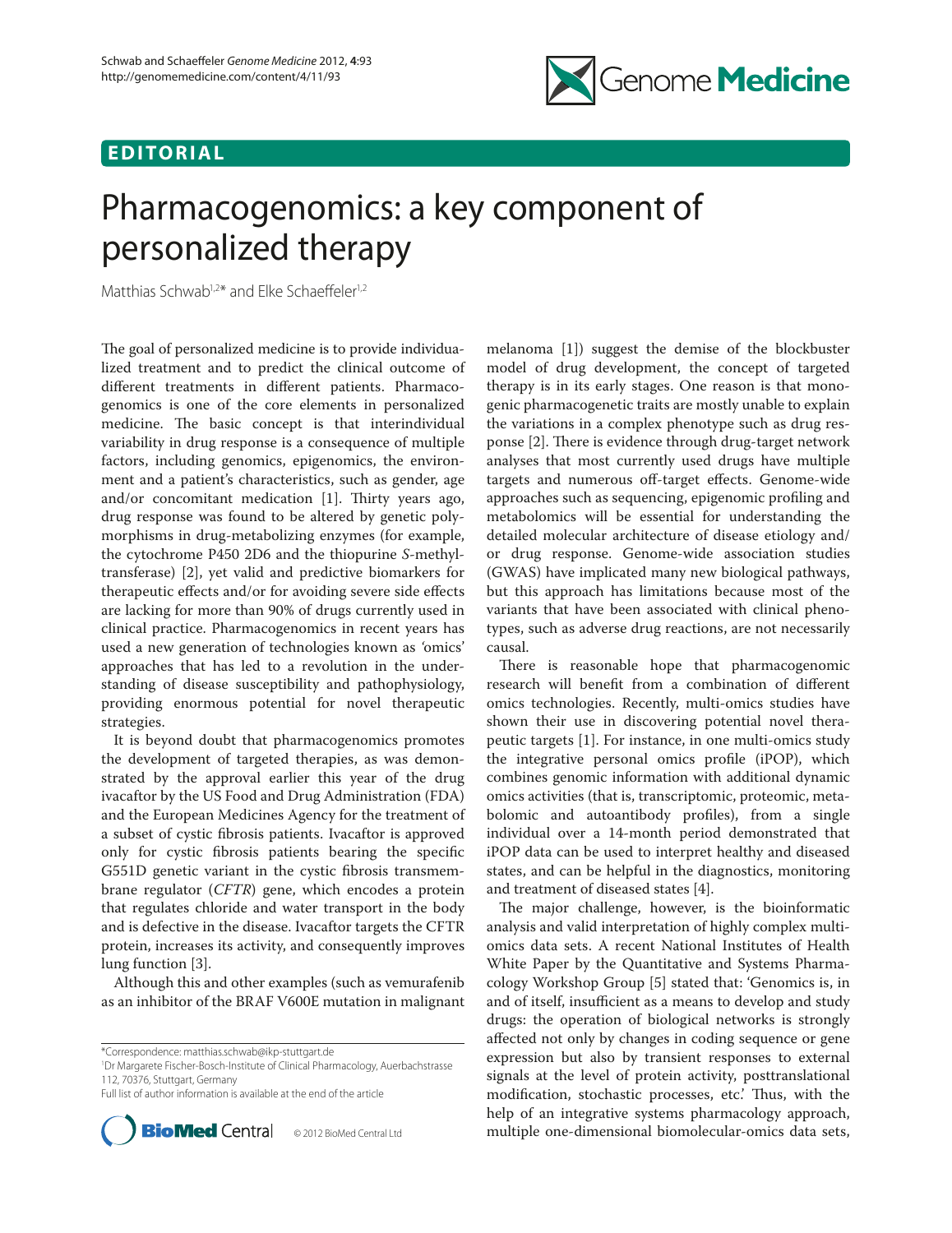as well as patient history, can be linked together to achieve a better understanding of the biology behind diseases as well as drug-response phenotypes. Such a strategy should ultimately result in the identification of novel drug targets.

Several important applications of pharmacogenomics are already being used in clinical practice and some of them have been approved by the FDA (for example, cetuximab/panitumumab and *KRAS*; vemurafenib and *BRAF*; warfarin and *CYP2C9*/*VKORC1*; abacavir and *HLA-B\*5701*; carbamazepin and *HLA-B\*1502*; thiopurines and *TPMT*) [1]. Other candidates have been identified (for example, tamoxifen [6]), but their clinical utility needs to be evaluated. To improve the translation of pharmacogenomics from bench to bedside, the dynamic relationship between a patient's phenotype (such as drug response), which may change over time, and their genome also needs to be more deeply considered (Figure 1). The integration of non-genetic factors, such as environmental and clinical co-variates, may provide important additional phenotypic information to increase the precision of a therapeutic decision, as recently shown by warfarin algorithms [7]. In addition to genetic variation in *CYP2C9* and *VKORC1*, warfarin dose requirement depends on age, sex, body mass index, diet, concomitant drug therapy and ethnic background. The consideration of all these co-variates predicts up to 60% of the variability of warfarin dosage in patients. Consequently, warfarin pharmacogenomics treatment algorithms incorporating genetic and non-genetic factors have been established, extensively validated [8] and are now publicly available via the Internet [9].

There has been considerable research into pharmacogenomics in the past decade, and functional genomic approaches are likely to be used in the future as an important resource for the prediction of clinical outcome. However, the field faces a major challenge: how can pharmacogenomics knowledge be brought to the bedside as a key component of personalized medicine? In this context, electronic medical records (EMRs) and electronic health records (EHRs) may play a pivotal role. Information management and analysis of the clinical relevance of pharmacogenomics can be improved by using EMRs [10]. EMRs will help to compare data on treatment and outcome in thousands of patients using a real clinical setting, including the integration of genomic and multi-omics data. Fitting EMRs/EHRs into a dynamic, validated and rapidly evolving information infrastructure [11] is also crucial for pharmacogenomics.

Without doubt, pharmacogenomics is a highly attractive field of research, which has been recently stimulated by multi-omics technologies. To demonstrate the clinical relevance of pharmacogenomics in most areas of medicine, however, a concerted effort is necessary to connect the



response is the consequence of a combination of genetic and environmental factors as well as patient characteristics, which affect the pharmacokinetics and/or pharmacodynamics of drugs. Pharmacogenomics affects not only therapeutic efficacy but also disease susceptibility and drug development. BMI, body mass index.

expertise of basic and clinical researchers with other sectors such as healthcare communities, regulators and commercial partners.

#### **Abbreviations**

EHR, electronic health record; EMR, electronic medical record; iPOP, integrative personal omics profile.

#### **Competing interests**

The authors declare that they have no competing interests.

#### **Acknowledgements**

The authors are supported by the German Federal Ministry of Education and Research (BMBF Virtual Liver grant 0315755 and grant 03 IS 2061C), the German Research Organisation (DFG SCHW 858/1-1), the FP7 EU Initial Training Network "Fighting Drug Failure" (PITN-GA-2009-238132), and the Robert Bosch Foundation in Stuttgart, Germany.

#### **Author details**

1 Dr Margarete Fischer-Bosch-Institute of Clinical Pharmacology, Auerbachstrasse 112, 70376, Stuttgart, Germany. <sup>2</sup>Department of Clinical Pharmacology, University Hospital, 72076 Tuebingen, Germany.